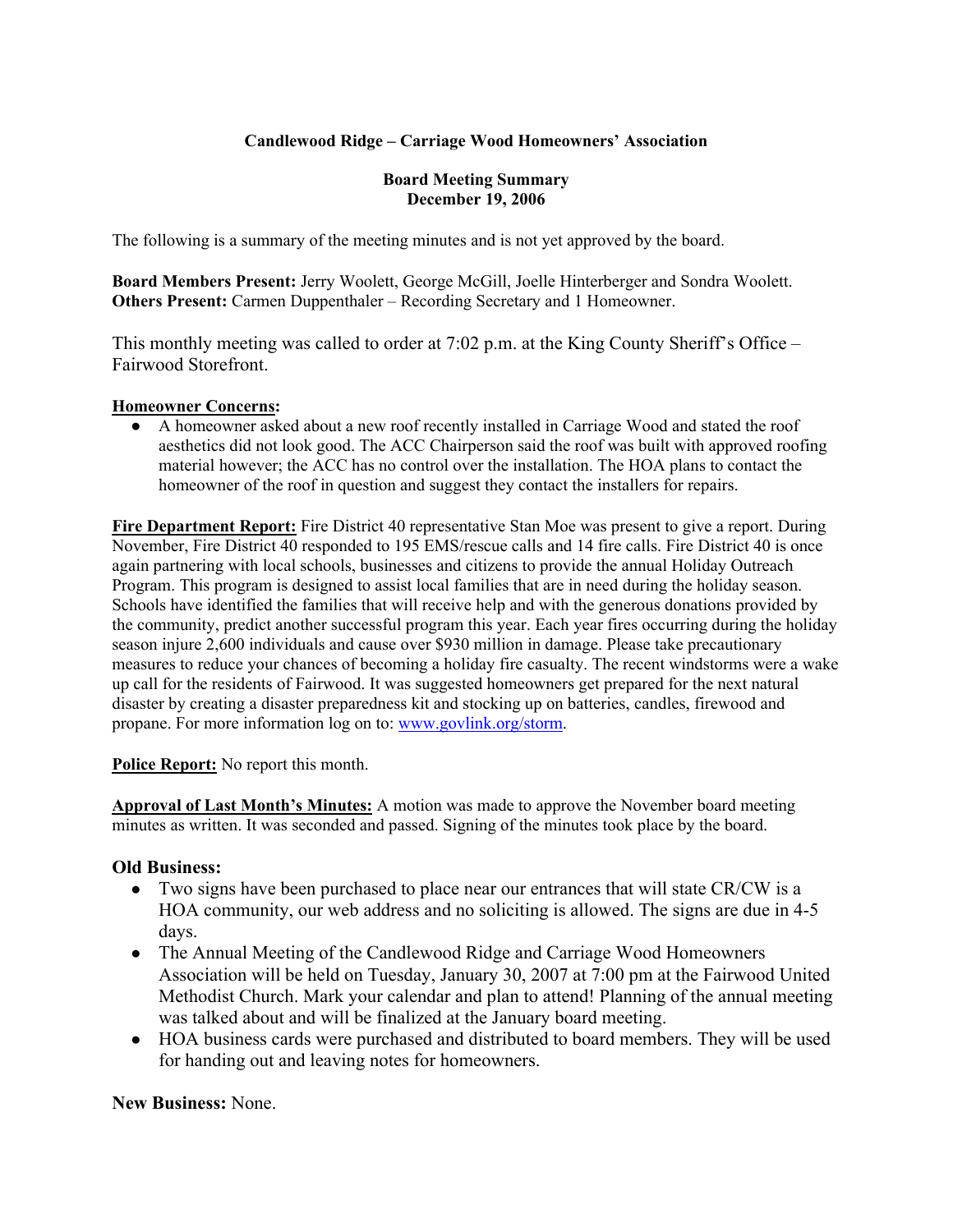## **Common Areas Report:**

- $\bullet$  Restoration of the Carriage Wood entrance signs at 160<sup>th</sup> Ave SE has now been completed.
- The City of Seattle has been contacted about a leaning evergreen tree along the pipeline in CR between  $SE\ 179<sup>th</sup>$  St. and Petrovitsky Rd, which could destroy the power lines and some homeowner's property.
- Some minor tree damage has occurred in our parks as a result of the high winds. Canber will be cleaning up the park areas.
- Several sections of the wooden fencing around the retention pond in Carriage Wood were flattened by recent high winds. King County has been notified of the damage.

## **Architectural Report:** No report this month.

As a reminder, it is the homeowner's responsibility to insure an ACC request is submitted and approval received prior to commencing external home improvement projects. A \$100 fine can be imposed for not following this procedure. The ACC has up to 30 days to respond to an ACC request but tries to respond much sooner. It is recommended that if a response to an ACC request has not been received within two weeks, the homeowner contact the ACC Chairperson via email at architecture@crcwhoa.org or by leaving a voice message at 425-227-4227. ACC request forms can be found in the Fairwood Flyer or on the HOA website at www.crcwhoa.org.

## **Complaints Negotiations Report:** Not present at the meeting.

As a reminder, all complaints must be received in writing and signed by the author. Your name, address and phone number must be included on the written complaint so the HOA can notify you that the issue is being addressed. You may then mail your complaint to the HOA address at P.O. Box 58397, Renton, WA, 98058. The HOA will keep confidential, to the full extent of the law, all personal information that is submitted, including the complainant's name. Complaint forms can also be found on the HOA website at www.crcwhoa.org.

## **Legal and Insurance Report:** Nothing new to report.

**Treasurer's Report:** The November and estimated December Budget Comparison reports were presented and discussed. The proposed budget for 2007, which includes a 3% dues increase, was discussed in detail. Two new line items to the budget for 2007 include King County Sheriff Patrol and projector and screen for future use. A motion was made to move \$10,000 into the General Reserve and Legal Reserve Funds and \$13,000 into the Capital Expense Funds. The board passed the motion. A motion was made to approve the 2007 Proposed Budget as written to present at the annual meeting. The board passed the motion. The budget will be mailed out to all homeowners for review prior to the January  $30<sup>th</sup>$  annual meeting.

#### **Committee Reports:**

**Park Usage Committee** – Committee to meet one more time to finalize wording and refine the park usage policy. It was decided that golf and fireworks will be banned from our parks and no deposits will be collected from organized groups due to the nonprofit status of the HOA organization.

**Capital Improvement Committee** – The barrier rock project along the sidewalk of Carriage Wood Park was completed.

**The Welcoming Committee** – Committee preparing 14 packets for delivery after the holidays. If you are